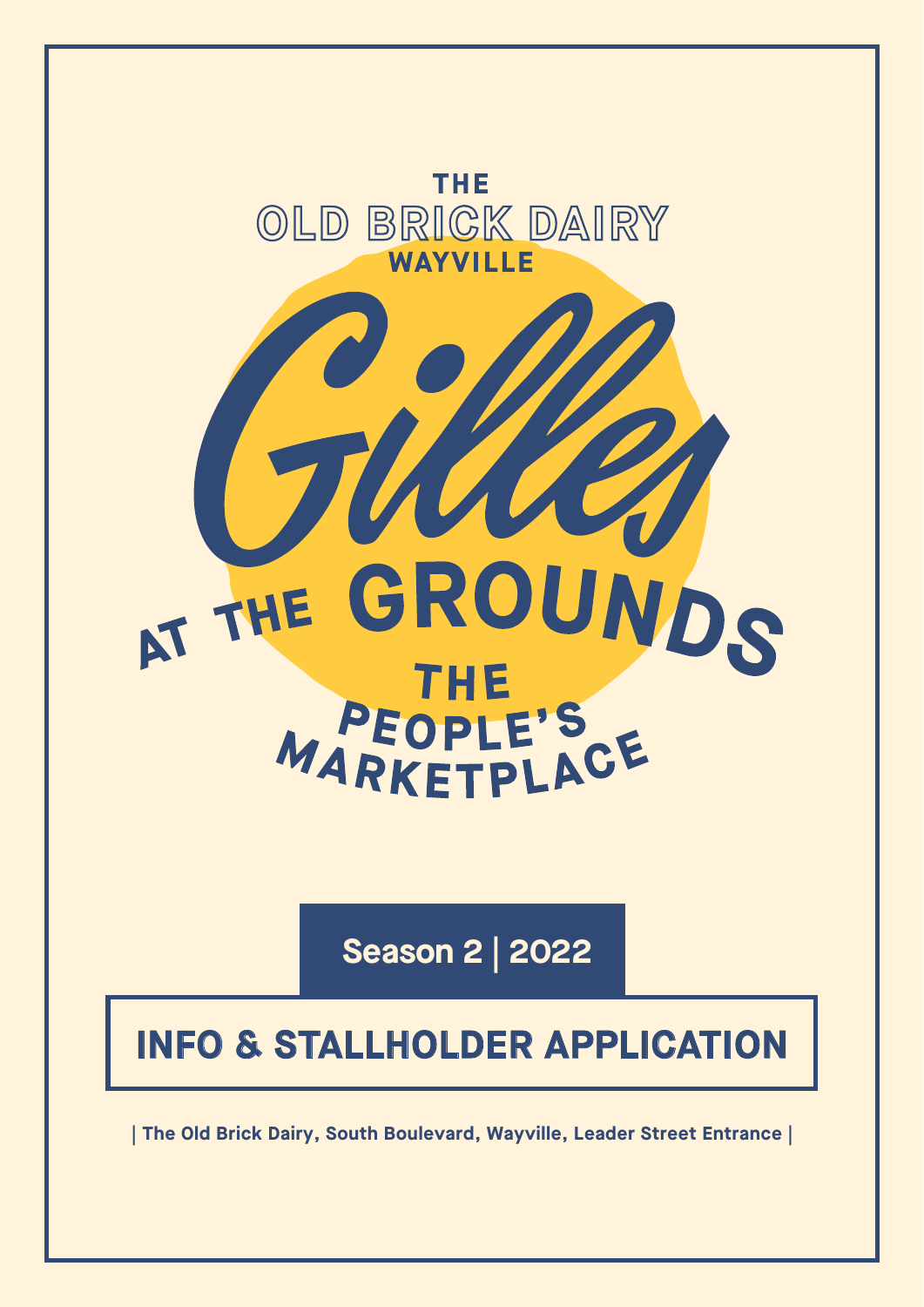## **WHO ARE WE?**

We are the people's marketplace.

You don't have to be a brand or qualified designer | But we do love artisan creatives | You may be starting out or perhaps you have a cool idea | Maybe you are a collector, designer of artwork or furniture and want to sell on to good homes | Collab with your best friends, clean out your wardrobes and share an experience | We love vintage sellers | We are Gilles at The Grounds.

We are for the gatherer, the collector the designer and YOU.

Bring your idea to life at Gilles!

Gilles Street Market originated in 2008 in the heart of the city, Adelaide at the historic, Gilles Street Primary School. Heralded as Adelaide's original fashion and design marketplace, Gilles Street has provided a platform for emerging and established designers to showcase their work, whilst also encouraging an ethical environment for pre-loved/vintage sellers. We proudly support the reuse, recycle and re-love concepts to minimise waste impact on our environment.

In April 2018 Gilles Street Market evolves and relocates to a large indoor residence, at the Old Brick Dairy housed within the historic **Adelaide Showgrounds**. Ideally located alongside the prestigious Adelaide Farmers Market. Large barn doors give way to a delightful grassed area, which will be activated with activities for all. Gilles at the Grounds continues to remain dog friendly. Yet provisions will be put in place to ensure dog owners are aware of rules and behaviour.

The newly designed space will incorporate up to 114 sellers on a range of selected dates throughout the calendar year. Keeping in mind that The Showgrounds house numerous events, we have tried to select our dates in accordance to the current exhibitors and events. Whilst not always on the same weekend each month, we have aimed to trade twice a month all year round where possible.

Please follow us on social media, or check the website for all confirmed dates.

@gillesatthegrounds

**Gilles at The Grounds** 

 $\odot$  hello@gillesatthegrounds.com.au

www.gillesatthegrounds.com.au

+61 414 356 375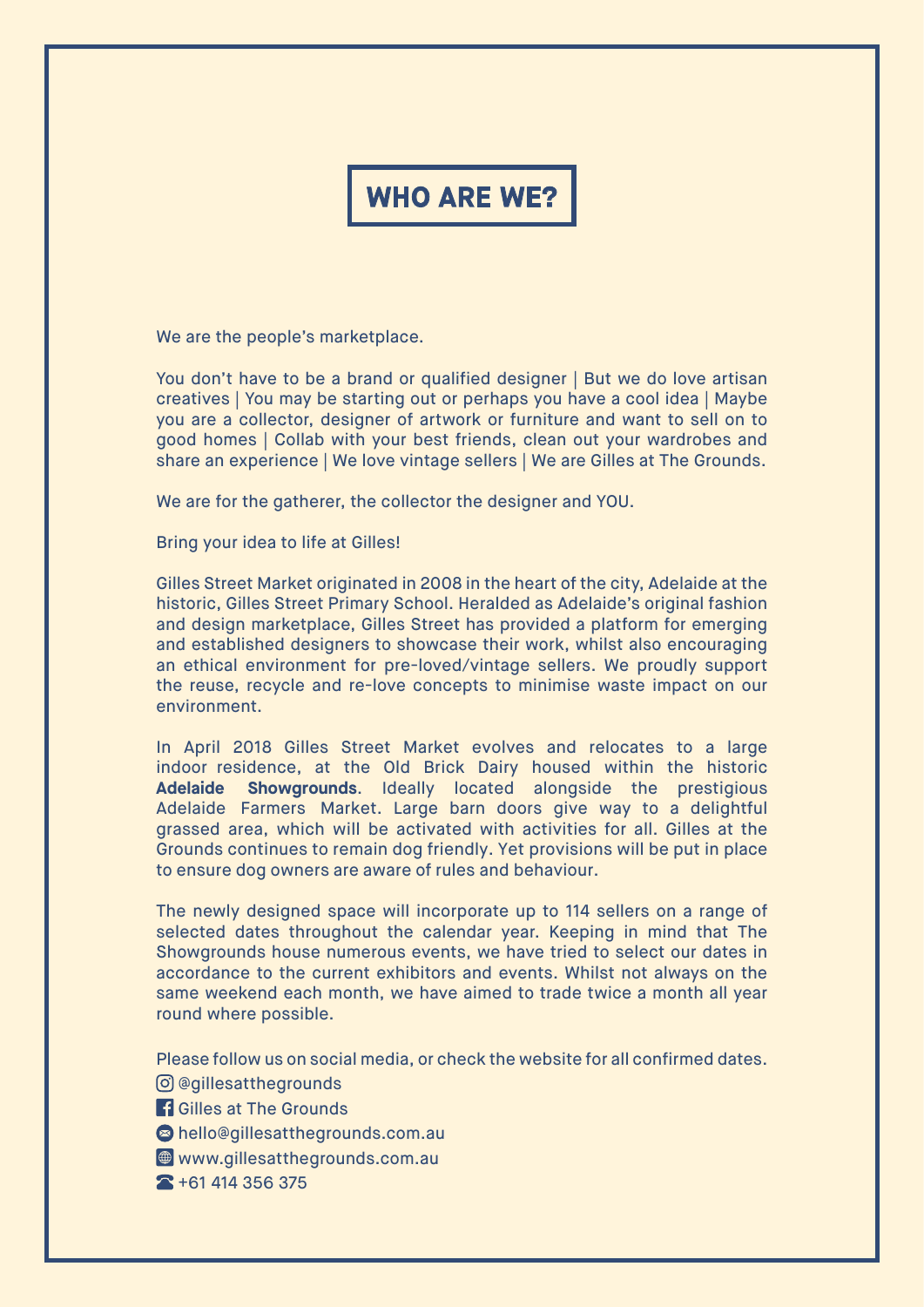## **THE SPACE**

We are located in The Old Brick Dairy, which is essentially an old farm barn. Stall sizes vary, but are generally all quite large – 3.3 front x 2.4m deep – perfect for a share option!

There is a back wall to every site and generally a post separating each stall. Some stalls have a small roof overhead, that can be used to display planters, and other bulkier items or your unwanted storage boxes. Please advise in the booking form if you have stall requests. The market will be styled by local creative Samantha Cox, Artistic Lifestyle. We will have numerous live entertainment, activities for children and various other scheduled activities.

We provide the space, event styling, fitting rooms, marketing of the event, staff, entertainment, clean bathroom facilities, bins and event cleaners.

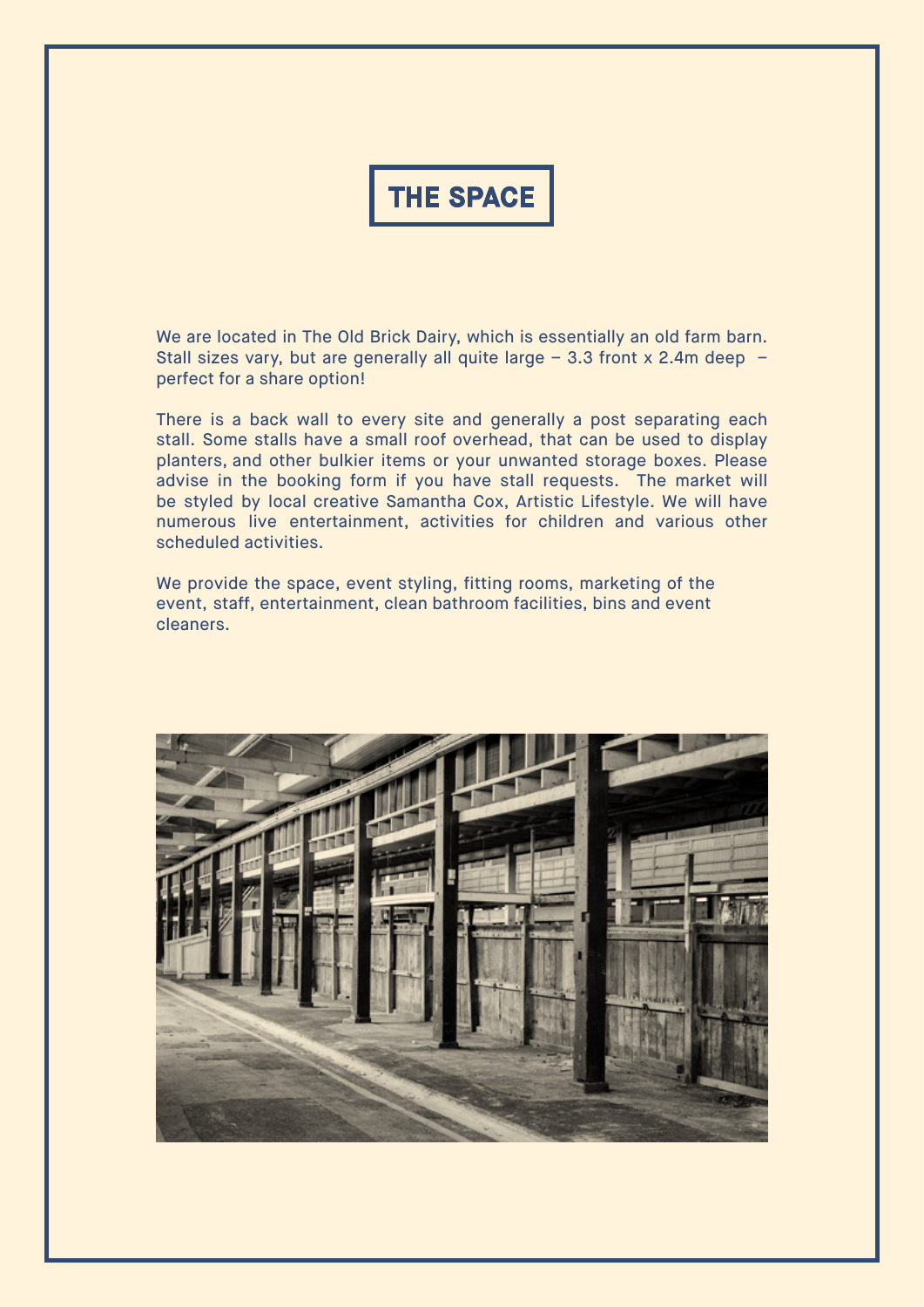## **2022 TRADING DAYS & HOURS**

**SEASON 2 DAY | SUNDAY TIME | 9AM TO 3PM STALLHOLDER SET-UP FROM | 7AM**



**\*THE GIFT BAZAAR RUNS OVER SAT 3 + SUN 4 DEC**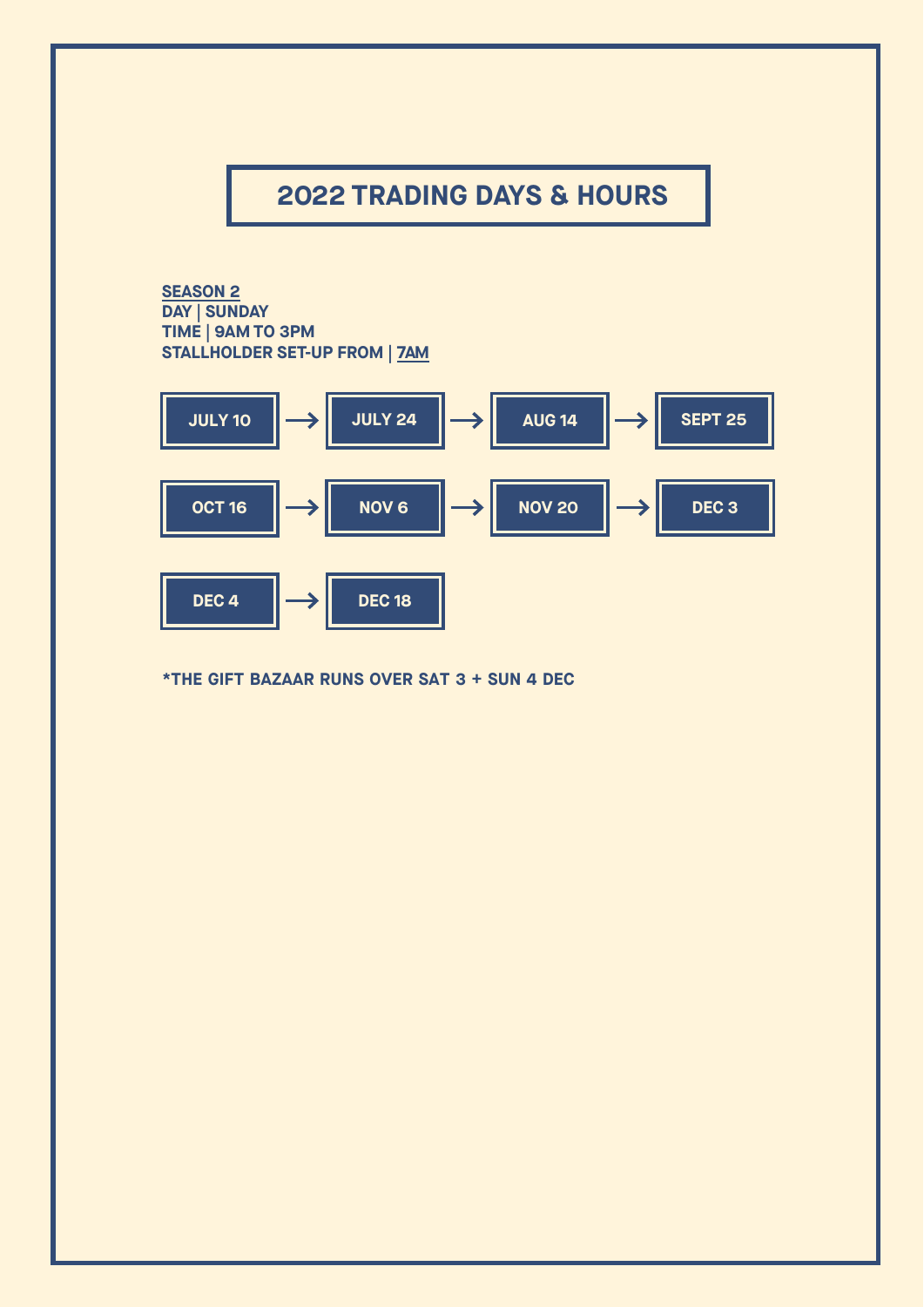## **WHAT CAN I SELL?**

We welcome many. The Designer, The Gatherer (Preloved + Vintage), The Collector (Arts/Plants/Records/Furniture), The Retailer, The Hobbyist, The Foodie.

We do however, reserve the right to decline stallholders if we are over capacity in a particular category, or if we feel that your product simply does not fit with our target audience.

We ask that you express care and thought in your display presentation. We like to see clothes tables or rustic wood, appropriate signage – we love stalls that decorate with plants, rugs and baskets.

Please email us on hello@gillesatthegrounds.com.au if you have any questions or would like further assistance with selection criteria prior to submitting your application.

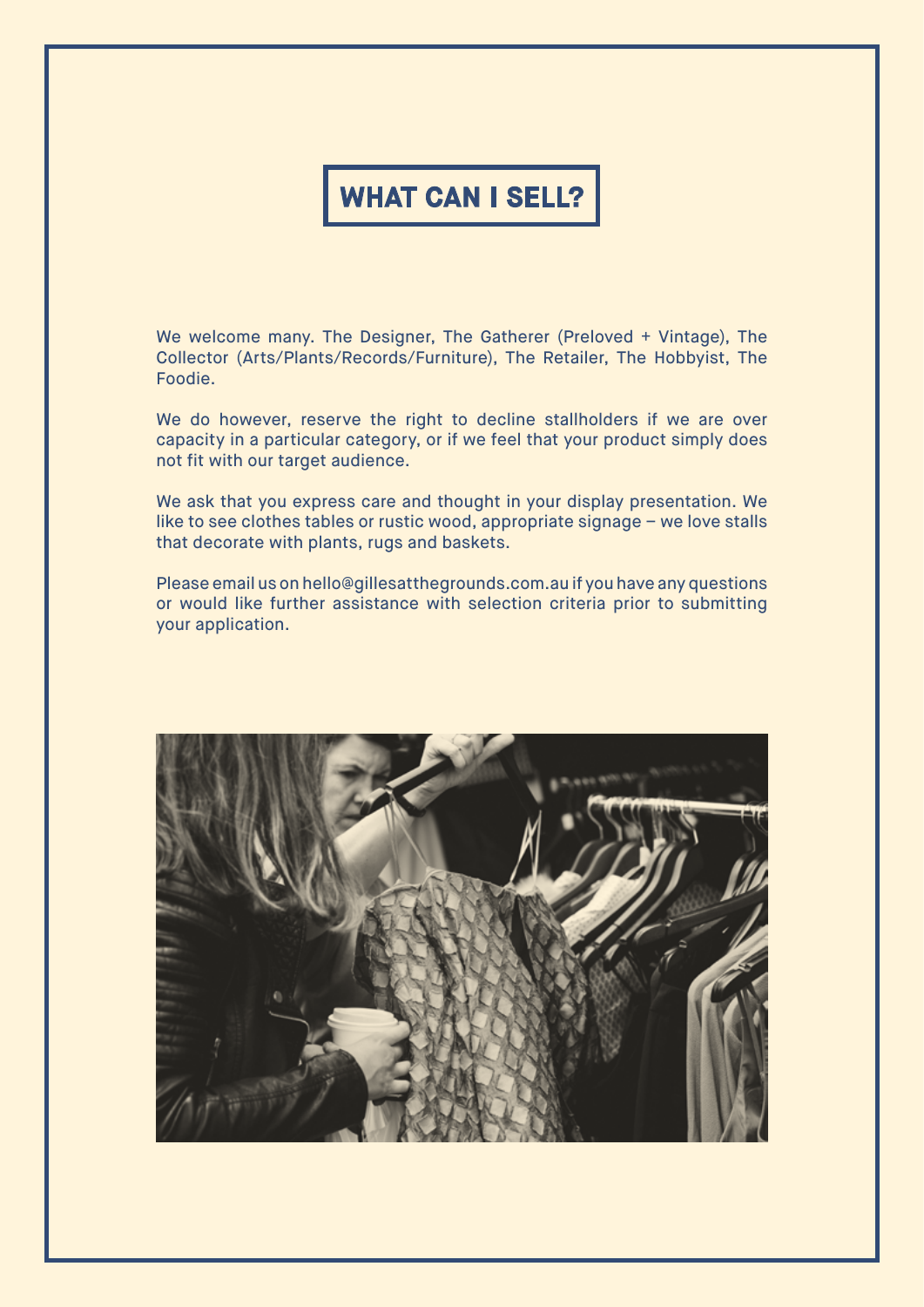## **2022 STALL FEES – THE PRODUCTS**

At Gilles at The Grounds, stalls can be rented on a casual or regular basis. Please remember stall sizes are large, so sharing is definitely an option to consider. We are indoors, so no marquee is required.

The Insurance Fee is compulsory for all stallholders, unless you have your own, where you must provide a copy of your certificate of currency. We suggest AAMI for Market Insurance.

**CASUAL STALL** Booking less than 5 stalls for the season.



**REGULAR STALL** 5 or more stalls booked for the season.



- → ALL FEES ARE INCLUSIVE OF GST.
- $\rightarrow$  NOTE: To obtain the discounted rate, stallholders will be required to pay 50% of the total fee upfront.
- → **Once you have submitted your application, management will assess your suitability. If successful, you will receive a confirmation and invoice. Stall fees are required to be paid no later than 7 days prior to the market date.**
- → Stallholders are required to attend their stall and no refunds/credits will be paid for failing to attend for any reason whatsoever. Stallholders WILL have the option to TRANSFER their stall fee to another market date ONLY if i t is communicated NO LESS than one week PRIOR to the market date.
- → Gilles at The Grounds trades indoors. We will operate in ALL weather conditions. No refunds or transfers will be provided if a stallholder fails to attend.
- $\rightarrow$  Stall positioning will be determined by the Market management only.
- → **Stallholder parking is charged at \$5 per day and is included in your fees. Please take a ticket at the boom gate entrance on Leader Street. Our staff will then provide you with an EXHIBITOR PASS as you proceed to the Brick Dairy building. There will be no need to pay at EXIT.**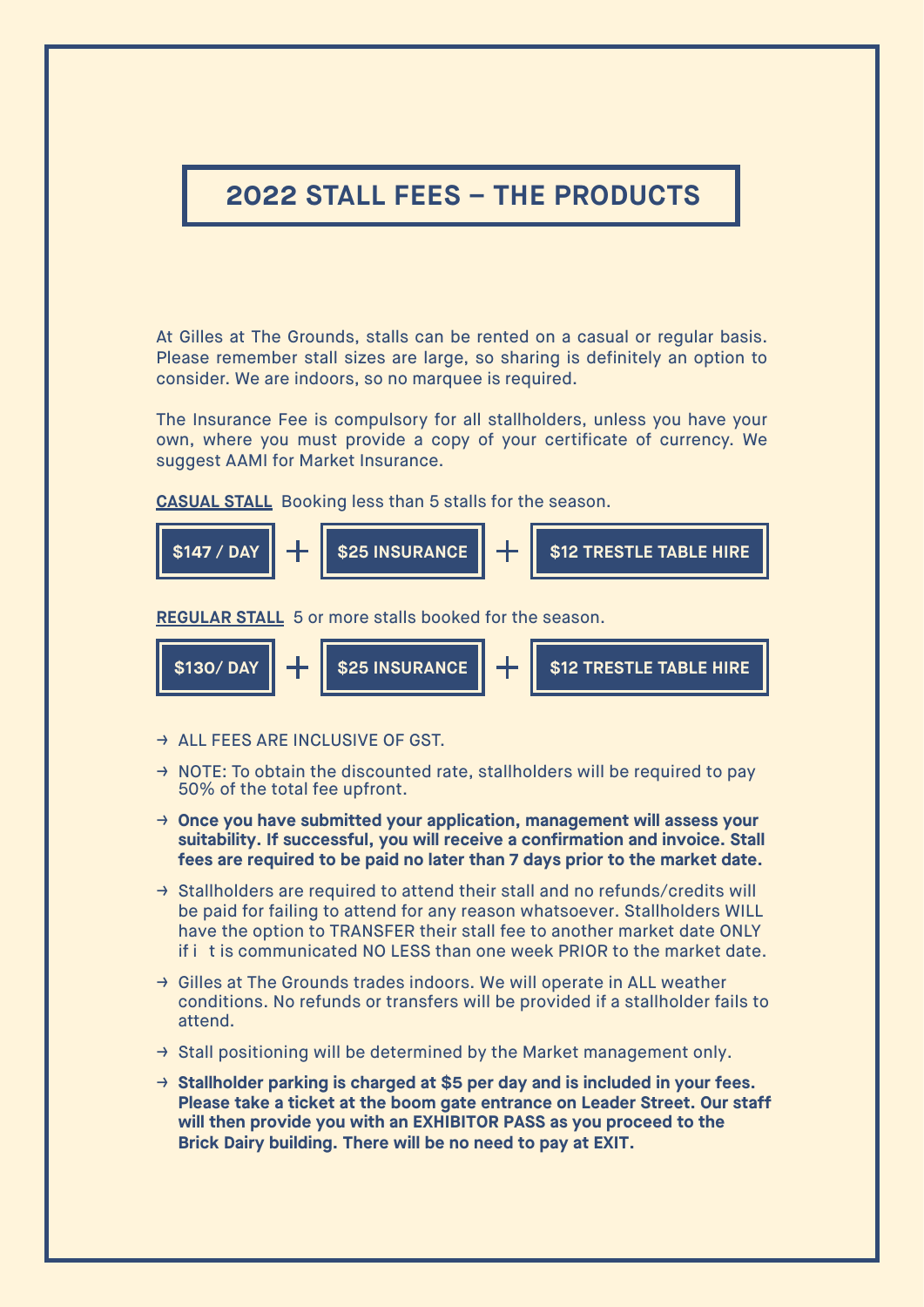## **2022 STALL FEES – THE FOODIES**

There are a limited number of catering sites available at Gilles at The Grounds. If you wish to express interest in a food stall, you will go on a wait list until such a time that a site becomes available.

All food stalls must be approved by Gilles at The Grounds Management and The Showgrounds. A full menu must be provided. No changes to the menu can occur unless approved by both management groups.

Food vendors are unable to sell food products that are pre-packaged for take-home consumption (e.g. pastries) ONLY where the intention is clear-ly for consumption on site.

All food vendors must hold their own Public Liabilty Insurance and include a copy of it with application. Food & beverage stallholders must adhere to all hygiene regulations. Food stalls must meet Health Department regulations – www.eha.sa.gov.au

**CASUAL STALL** Booking less than 5 stalls for the season.



**REGULAR STALL** 5 or more stalls booked for the season.



- → ALL FEES ARE INCLUSIVE OF GST.
- $\rightarrow$  NOTE: To obtain the discounted rate, stallholders will be required to pay 50% of the total fee upfront.
- → Stallholders are required to attend their stall and no refunds/credits will be paid for failing to attend for any reason whatsoever. Stallholders WILL have the option to TRANSFER their stall fee to another market date ONLY if i t is communicated NO LESS than one week PRIOR to the market date.
- → Gilles at The Grounds trades indoors. We will operate in ALL weather conditions. No refunds or transfers will be provided if a stallholder fails to attend.
- $\rightarrow$  Stall positioning will be determined by the Market management only.
- → **Stallholder parking is charged at \$5 per day and is included in your fees. Please take a ticket at the boom gate entrance on Leader Street. Our staff will then provide you with an EXHIBITOR PASS as you proceed to the Brick Dairy building. There will be no need to pay at EXIT.**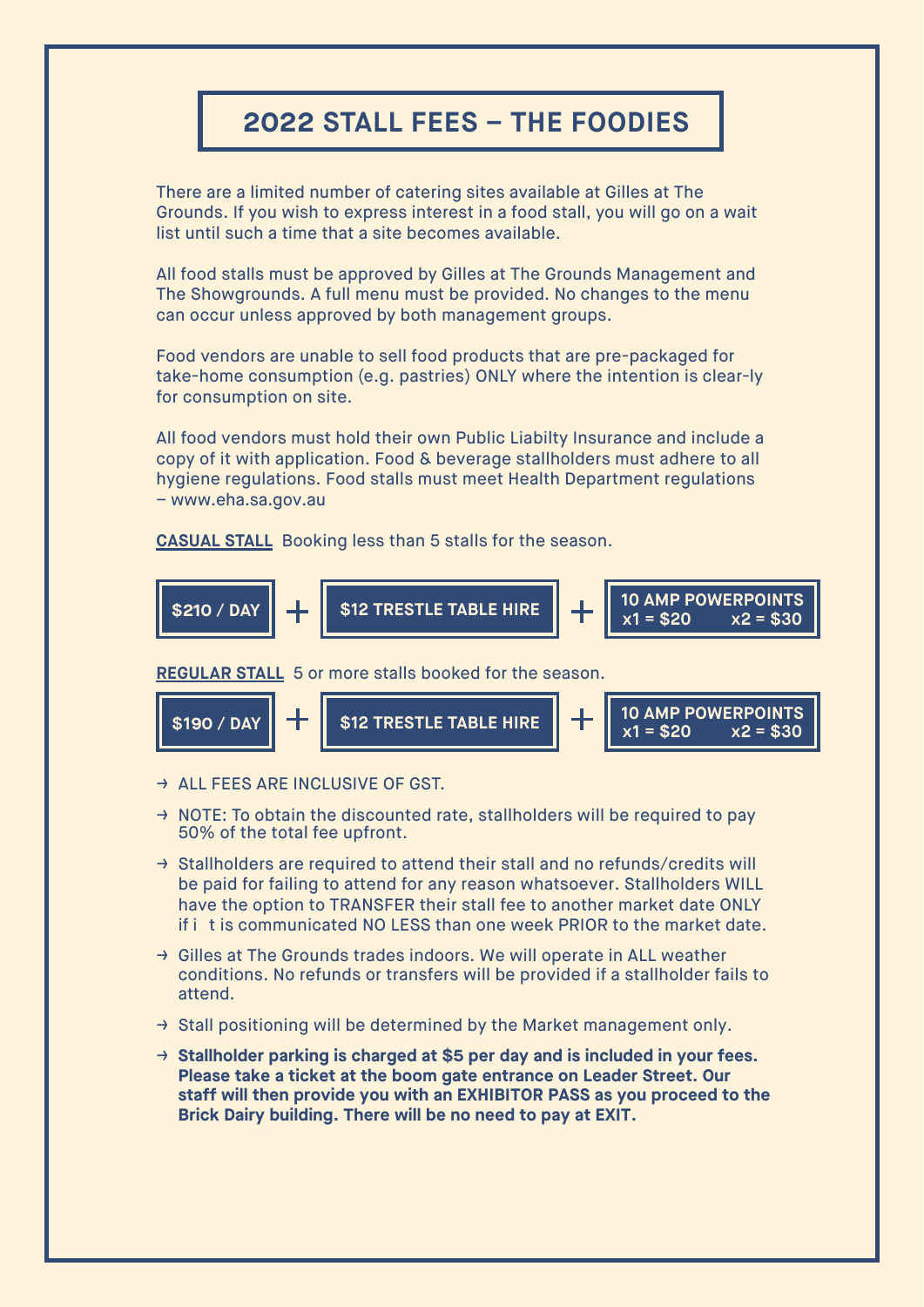## **TERMS & CONDITIONS**

Gilles at The Grounds will not accept responsibility for expenses arising from theft and damage of artwork and goods whilst within the confines of the market.

Market Stalls shall be displayed in a professional manner and with a quality that shall enhance both artwork/goods and market aesthetic alike.

Set up and dismantling of stalls shall adhere to times outlined by the market and should be done with due consideration to noise emissions.

All packaging materials and rubbish will be taken home with stallholders after hours or disposed of accordingly.

### **All fees must be paid no later than 7 days prior to the market date.**

Stallholders or stallholder representatives must man stalls at all times.

Food and beverage stallholders must adhere to all hygiene regulations. Food stalls must meet Health Department regulations. **www.eha.sa.gov.au**

Stallholders must not engage in dangerous activities that will place other stallholders and patrons at risk of injury or death.

Stallholders must notify Gilles at The Grounds in writing at least 7 days prior to advise of any changes to their booked market date(s).

Gilles at The Grounds will not credit or refund stall fees to stallholders for failing to attend their scheduled market date(s) for any reason whatsoever.

### **Rubbish and Waste**

All rubbish, waste and packaging must be taken away by the stallholder. The stall site must be left in the condition it was found.

### **Weather Policy**

The Market is conducted in the indoors and will operate in varying weather conditions including wet weather. The Market will not be cancelled and no credits or refunds are issued in the event of bad weather.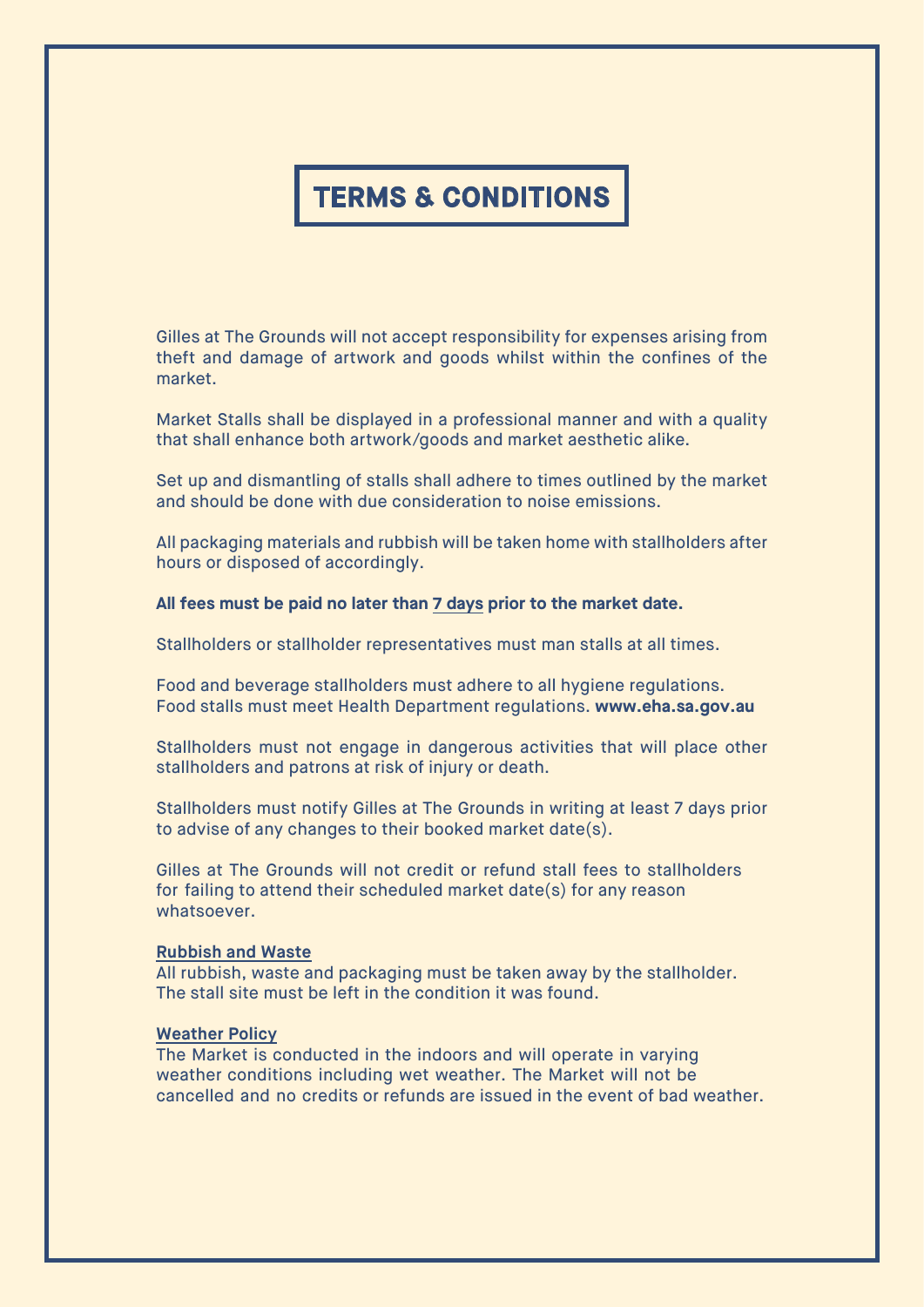## **PUBLIC LIABILITY INSURANCE**

If you do not have your own public liability insurance cover, your stall fee will be increased by \$25. You will be covered by the Market Public Liability Insurance Policy, which provides \$20,000,000 cover.

If you already have public liability insurance cover, please provide a copy of your public liability insurance certificate with your application.

Please note it is a strict requirement that stallholders have a public and product liability policy with a minimum of \$20,000,000 cover in the stallholders name**. Note our market liability insurance policy does not cover these products:** second-hand electrical goods and toys, cosmetics and beauty products, medicines, potions, oils, fragrances and soaps, massage services or food products.

A copy of the Insurance Certificate of Currency must be supplied to the Manager before a stallholder may trade at the market. It is the responsibility of the stallholder to ensure that the insurance is renewed and remains current for the term that the stallholder undertakes trading activity at the Market.

All food vendors must supply a copy of their insurance.

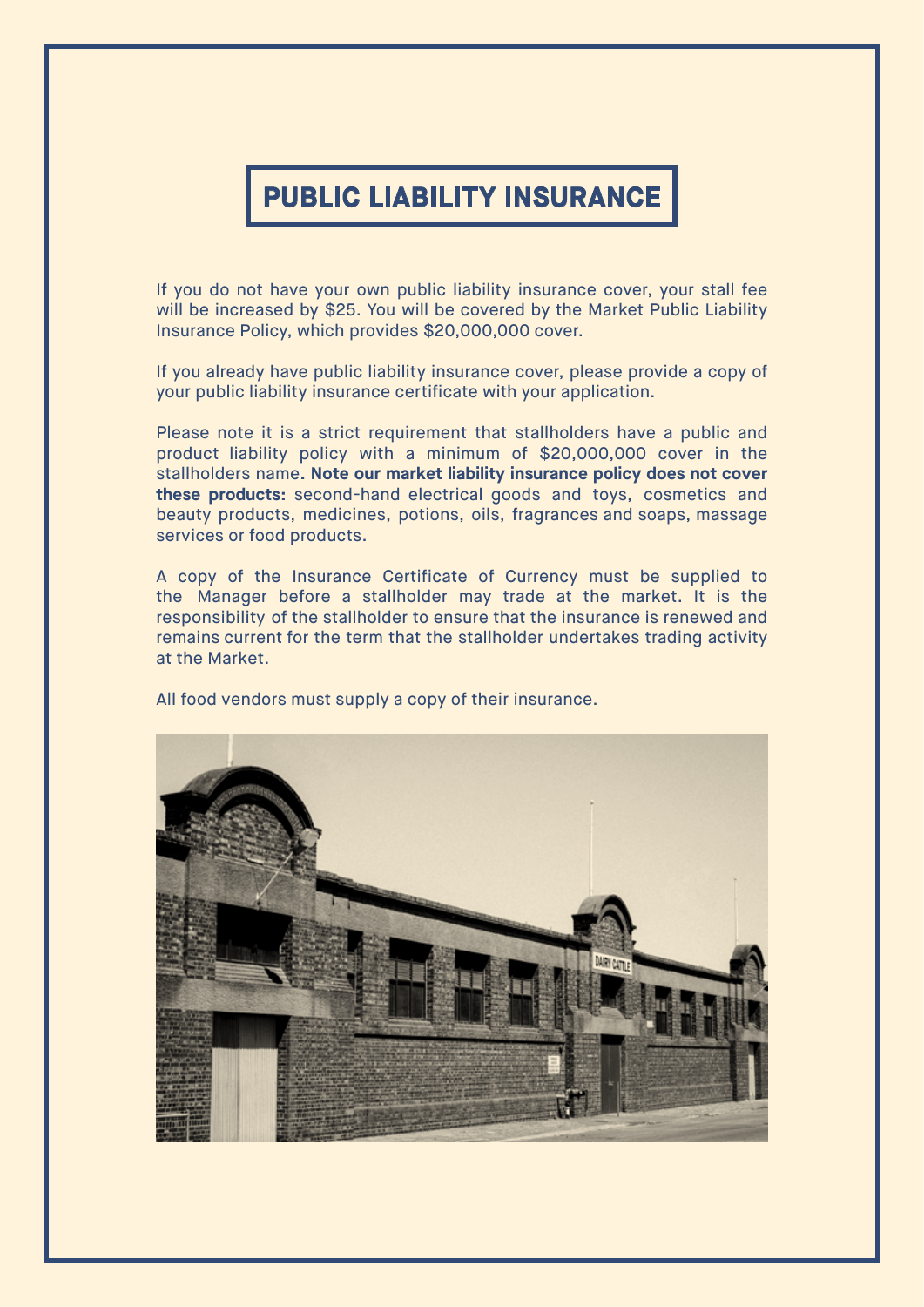## **2022 STALLHOLDER APPLICATION**

| <b>THE PRODUCTS</b><br><b>OR</b>                                                                                 | <b>THE FOODIES</b>                                                                                             |  |  |  |
|------------------------------------------------------------------------------------------------------------------|----------------------------------------------------------------------------------------------------------------|--|--|--|
| <b>Name</b>                                                                                                      |                                                                                                                |  |  |  |
|                                                                                                                  |                                                                                                                |  |  |  |
| <b>Address</b>                                                                                                   |                                                                                                                |  |  |  |
|                                                                                                                  |                                                                                                                |  |  |  |
|                                                                                                                  |                                                                                                                |  |  |  |
| Telephone: ___________________________________                                                                   |                                                                                                                |  |  |  |
|                                                                                                                  | Email Address: No. 1996. The Committee of the Committee of the Committee of the Committee of the Committee of  |  |  |  |
| <b>Your Business</b>                                                                                             |                                                                                                                |  |  |  |
|                                                                                                                  | Business Name: North Maria Communication of the Communication of the Communication of the Communication of the |  |  |  |
|                                                                                                                  |                                                                                                                |  |  |  |
| Description of ALL products to be sold (please also include 3 images of your<br>products with this application): |                                                                                                                |  |  |  |
|                                                                                                                  |                                                                                                                |  |  |  |
|                                                                                                                  |                                                                                                                |  |  |  |
|                                                                                                                  |                                                                                                                |  |  |  |
| <b>Description of your Brand:</b>                                                                                |                                                                                                                |  |  |  |
|                                                                                                                  |                                                                                                                |  |  |  |
| <b>Regularity of Attendance</b><br>Are you seeking a stall for:                                                  |                                                                                                                |  |  |  |
| Regular (5 or more stalls)                                                                                       |                                                                                                                |  |  |  |
| Casual (4 or less stalls)                                                                                        |                                                                                                                |  |  |  |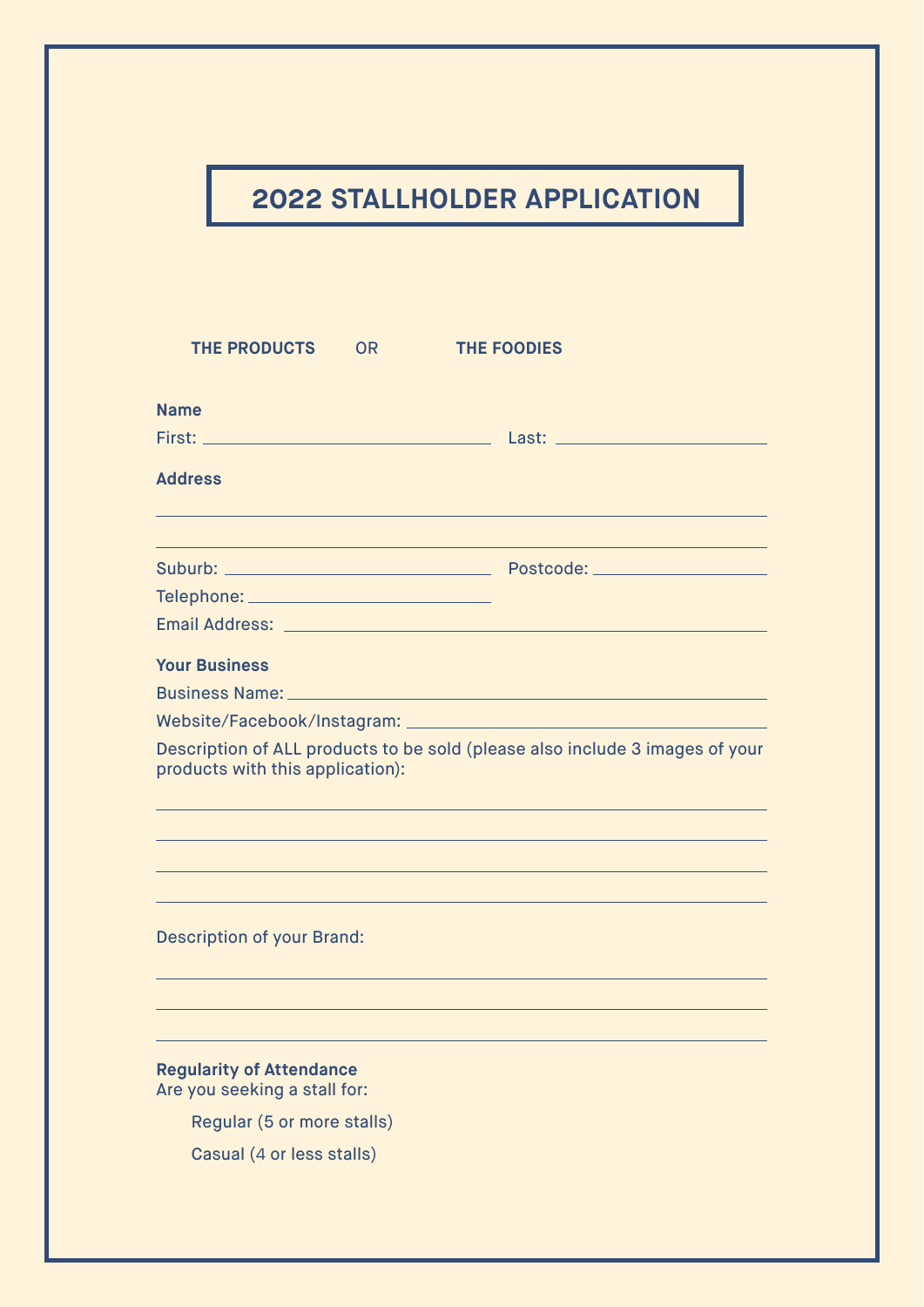## **2022 STALLHOLDER APPLICATION**

#### **Preferred Dates**

**REGULAR (5 or more market dates per season) or CASUAL (less than 5 market dates per season).**

### **SEASON 2**



### **\*THE GIFT BAZAAR RUNS OVER SAT 3 + SUN 4 DEC WEEKEND**

### **Please select your booking preferences**

|                                                         | THE PRODUCTS                        | THE FOODIES                       | <b>TOTAL</b> |
|---------------------------------------------------------|-------------------------------------|-----------------------------------|--------------|
| <b>CASUAL SITE</b><br>(Less than 5 dates<br>per season) | \$147 per site                      | \$210 per site                    |              |
| <b>REGULAR SITE</b><br>(5 or more dates<br>per season)  | \$130 per site                      | \$190 per site                    |              |
| <b>COMPULSORY</b><br><b>INSURANCE</b>                   | \$25 per site<br>or can provide own | <b>MUST PROVIDE</b><br><b>OWN</b> |              |
| <b>TRESTLE TABLE</b>                                    | \$12 per table                      | \$12 per table                    |              |
| <b>10AMP POWER X1</b>                                   | N/A                                 | \$20 per cord                     |              |
| <b>10AMP POWER X2</b>                                   | N/A                                 | \$30 per cord                     |              |
|                                                         |                                     |                                   |              |
| <b>ALL PRICES INCLUDE GST</b>                           |                                     | <b>TOTAL</b>                      |              |

**NOTE: SITE PRICING INCLUDES TRADER PARKING FEE**